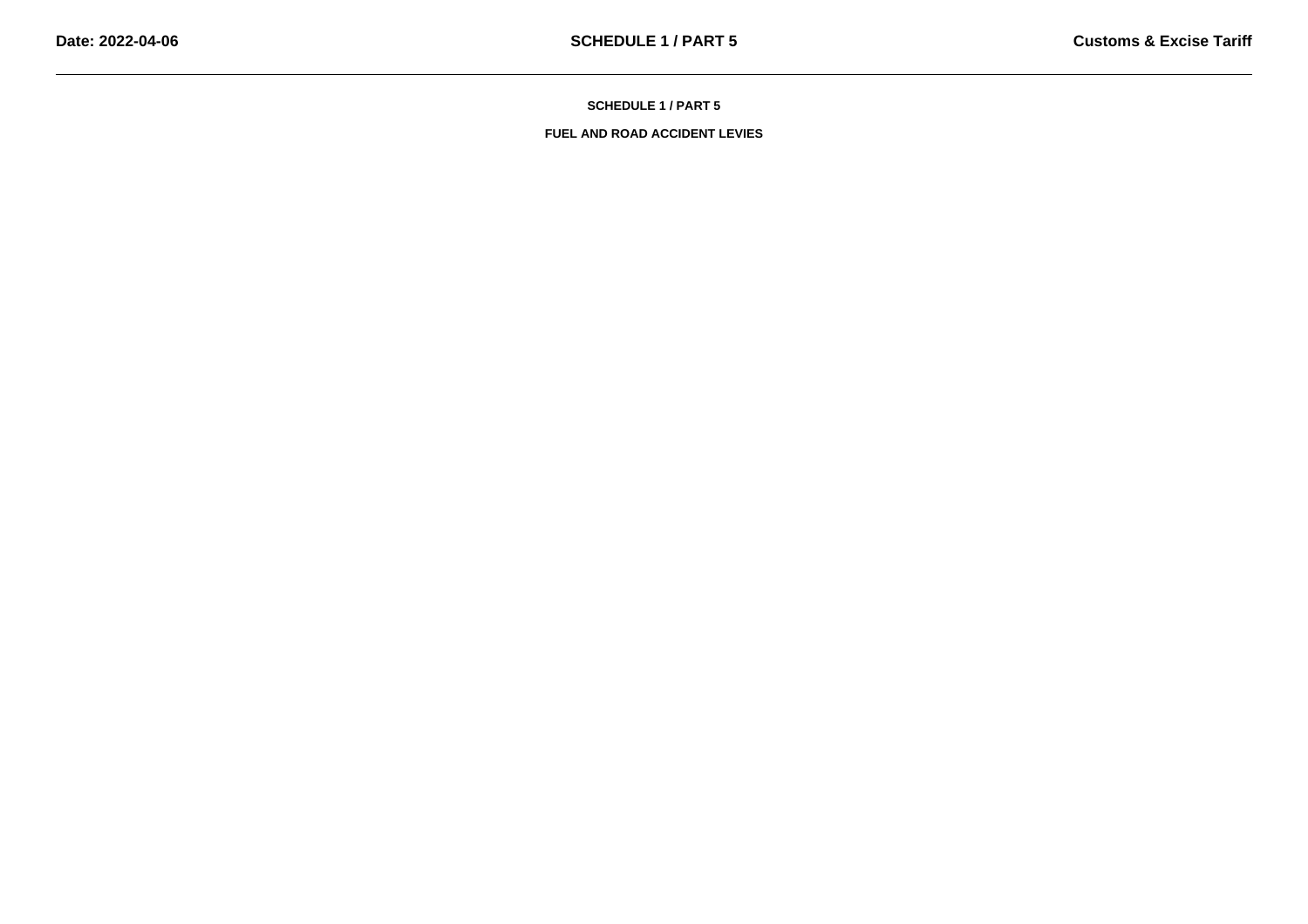## **SCHEDULE 1 / PART 5 / SECTION A**

## **FUEL LEVY**

## **NOTES:**

- 1.Any rate of fuel levy specified in Part 5A in respect of any goods shall apply to any such goods which are manufactured in the Republic and imported into the Republic.
- 2.Any fuel levy payable in terms of Part 5A in respect of any goods specified therein shall be additional to any customs or excise duty payable in terms of Part 1 or 2 of goods of the same class or kind.
- 3.Imported goods shall not be declared on separate bills of entry for the purpose of Parts 1, 2, 3, 4 and 5 of this Schedule.
- 4.Wherever the tariff heading or subheading under which any goods are classified in Part 1 of this Schedule is expressly quoted in any fuel levy item of Part 5A in which such goods are specified, the goods so specified in such fuel levy item shall be deemed not to include goods which are not classified under the said tariff heading or subheading.
- 5.Appropriation for own use for any purpose by the licensee of a customs and excise warehouse of any goods specified in Part 5A in such warehouse shall render such goods liable to payment of any fuel levy due in accordance with the provisions of this Act.
- 6.Any fuel levy payable in terms of Part 5A consists of the general fuel levy and the carbon fuel levy.
- 7.
- (a) For the purposes of item 195.10.03 the rate of carbon fuel levy on petrol included in the rate of fuel levy, shall be -
	- (i){[B x (1 - F)] x (R x 100)} / 1000 x D;
	- (ii)"Carbon emissions" where used in this Part means carbon emissions as defined in Additional Note 11 to Chapter 99 of Part 1 of Schedule No. 1;
	- (iii)"B" represents the carbon emissions factor per tonne of petrol determined in accordance with the formula prescribed in section 4(2)(a)(iii) of the Carbon Tax Act and using the net calorific value of the Non Stationary / Mobile Source Category in Table 1 of Schedule 1 of that Act;
	- (iv)"F" represents the basic tax-free allowance percentage of rebate item 692.01 specified in Part 6 of Schedule No. 6 in respect of IPCC Code 1A3 Transport activities listed in Schedule 2 of the Carbon Tax Act;
	- (v)"R" represents the rate of environmental levy specified in Section F to Part 3 of Schedule No. 1; and
	- (vi)"D" represents the density factor of petrol of 0.75 kilogram per litre.
- (b) For the purposes of items 195.10.15; 195.10.17; 195.10.21 and 195.20.03 the rate of carbon fuel levy on diesel included in the rate of fuel levy, shall be -
	- (i){[B x (1 - F)] x (R x 100)} / 1000 x D;
	- (ii)"Carbon emissions" where used in this Part means carbon emissions as defined in Additional Note 11 to Chapter 99 of Part 1 of Schedule No. 1;
	- (iii)"B" represents the represents the carbon emissions factor per tonne of diesel determined in accordance with the formula prescribed in section 4(2)(a)(iii) of the Carbon Tax Act and using the net calorific value of the Non-Stationary / Mobile Source Category in Table 1 of Schedule 1 of that Act;
	- (iv)"F" represents the basic tax-free allowance percentage of rebate item 692.01 specified in Part 6 of Schedule No. 6 in respect of IPCC Code 1A3 Transport activities listed in Schedule 2 of the Carbon Tax Act;
	- (v)"R" represents the rate of environmental levy specified in Section F to Part 3 of Schedule No. 1; and
	- (vi)"D" represents the density factor of diesel of 0.845 kilogram per litre.
- 8.
- (a) For the purposes of item 195.10.03 the rate of fuel levy shall be the sum of the -
	- (i)general fuel levy at a rate of 235 cents per litre; and
	- (ii)carbon fuel levy at a rate of 9 cents per litre.
- (b)For the purposes of items 195.10.15; 195.10.17; 195.10.21 and 195.20.03 the rate of fuel levy shall be the sum of the -
-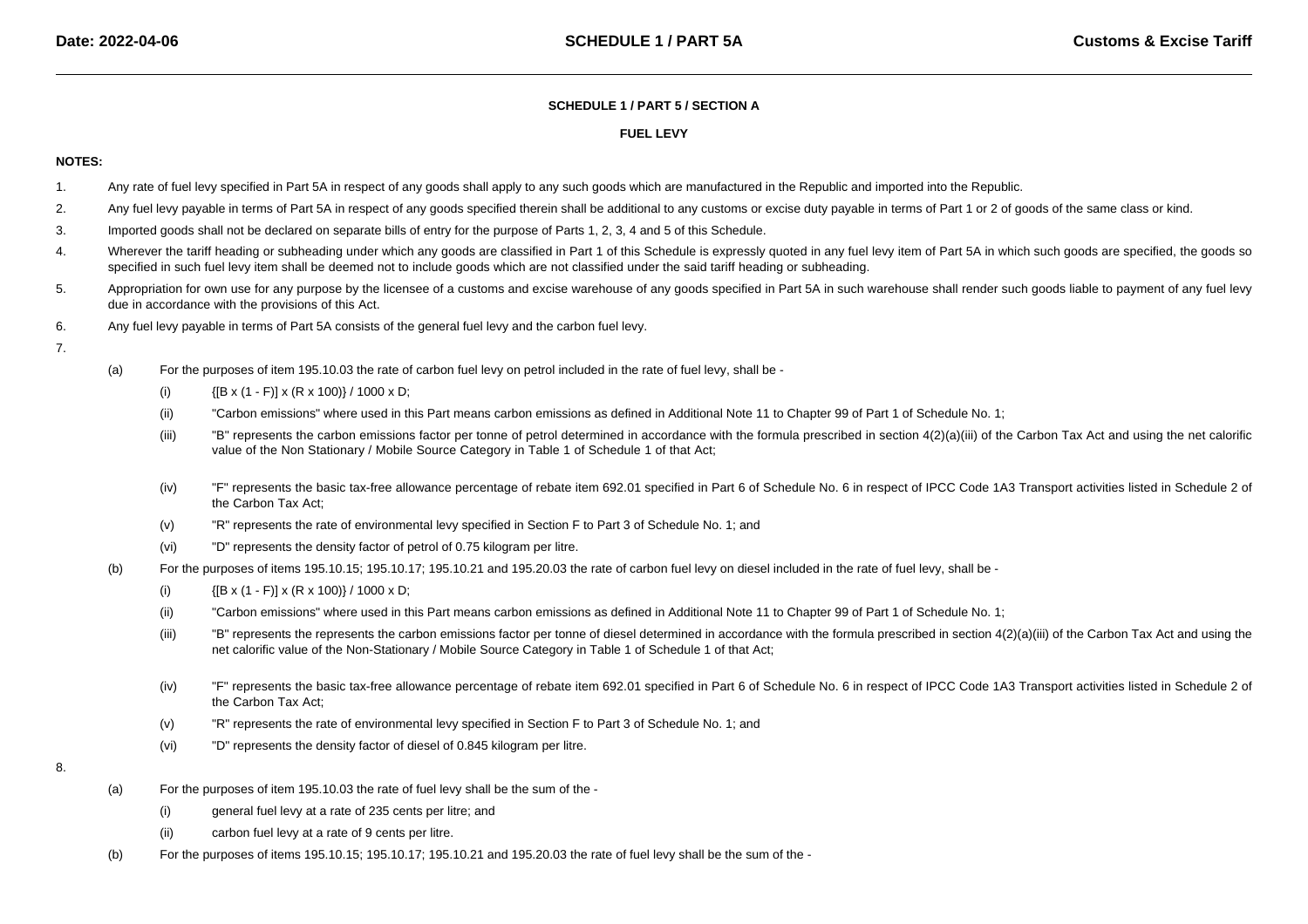- (i)general fuel levy at a rate of 220 cents per litre; and
- (ii)carbon fuel levy at a rate of 10 cents per litre.

(c)For the purposes of item 195.20.01 the rate of fuel levy shall be the sum of the -

- (i)general fuel levy at a rate of 110 cents per litre; and
- (ii)carbon fuel levy at a rate of nil cents per litre.